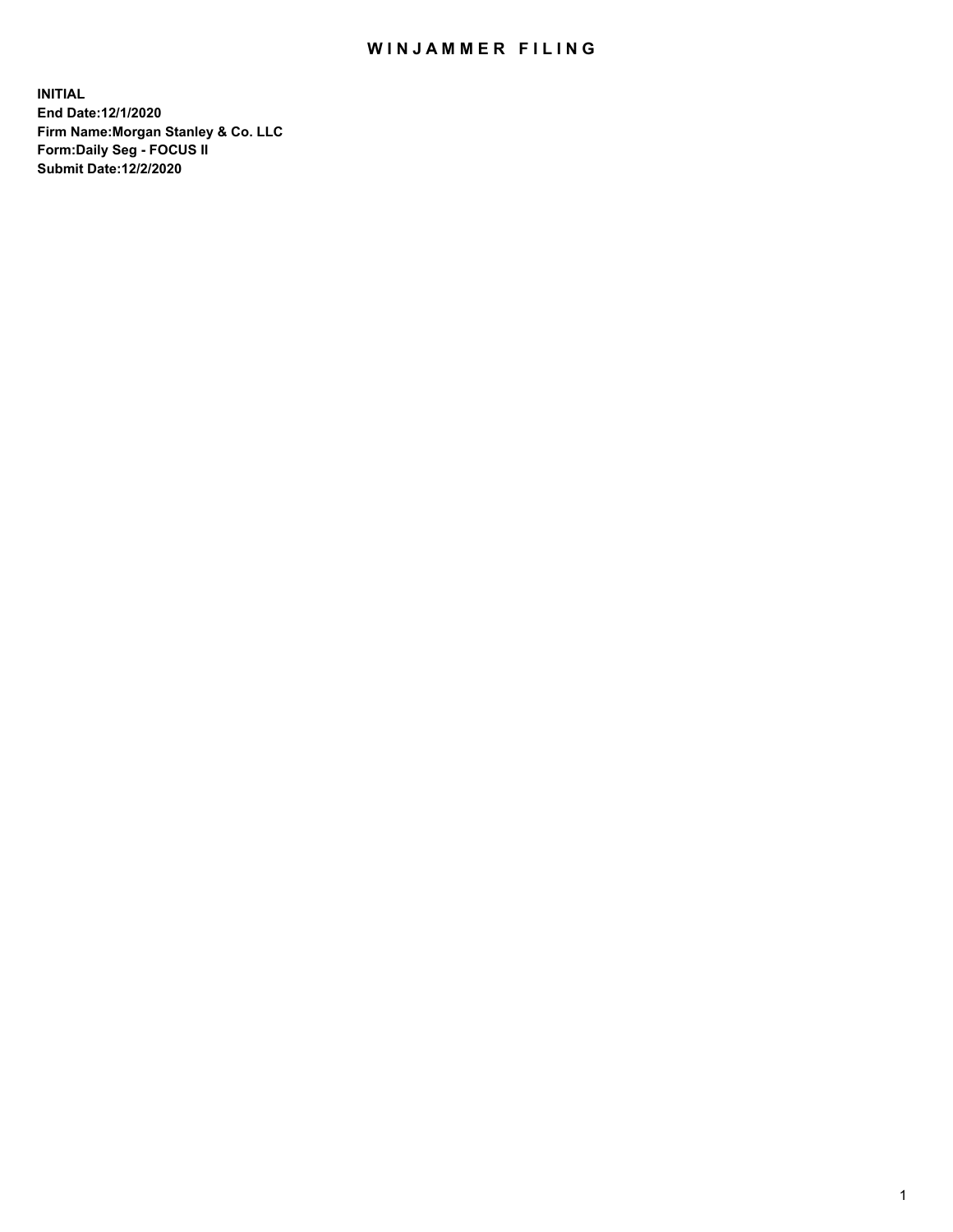**INITIAL End Date:12/1/2020 Firm Name:Morgan Stanley & Co. LLC Form:Daily Seg - FOCUS II Submit Date:12/2/2020 Daily Segregation - Cover Page**

| Name of Company                                                                                                                                                                                                                                                                                                                | <b>Morgan Stanley &amp; Co. LLC</b>                        |
|--------------------------------------------------------------------------------------------------------------------------------------------------------------------------------------------------------------------------------------------------------------------------------------------------------------------------------|------------------------------------------------------------|
| <b>Contact Name</b>                                                                                                                                                                                                                                                                                                            | <b>Ikram Shah</b>                                          |
| <b>Contact Phone Number</b>                                                                                                                                                                                                                                                                                                    | 212-276-0963                                               |
| <b>Contact Email Address</b>                                                                                                                                                                                                                                                                                                   | lkram.shah@morganstanley.com                               |
| FCM's Customer Segregated Funds Residual Interest Target (choose one):<br>a. Minimum dollar amount: ; or<br>b. Minimum percentage of customer segregated funds required:%; or<br>c. Dollar amount range between: and; or<br>d. Percentage range of customer segregated funds required between: % and %.                        | 235,000,000<br><u>0</u><br><u>00</u><br>0 <sup>0</sup>     |
| FCM's Customer Secured Amount Funds Residual Interest Target (choose one):<br>a. Minimum dollar amount: ; or<br>b. Minimum percentage of customer secured funds required:%; or<br>c. Dollar amount range between: and; or<br>d. Percentage range of customer secured funds required between: % and %.                          | 140,000,000<br><u>0</u><br><u>00</u><br>0 <sup>0</sup>     |
| FCM's Cleared Swaps Customer Collateral Residual Interest Target (choose one):<br>a. Minimum dollar amount: ; or<br>b. Minimum percentage of cleared swaps customer collateral required:% ; or<br>c. Dollar amount range between: and; or<br>d. Percentage range of cleared swaps customer collateral required between:% and%. | 92,000,000<br><u>0</u><br>0 <sup>0</sup><br>0 <sub>0</sub> |

Attach supporting documents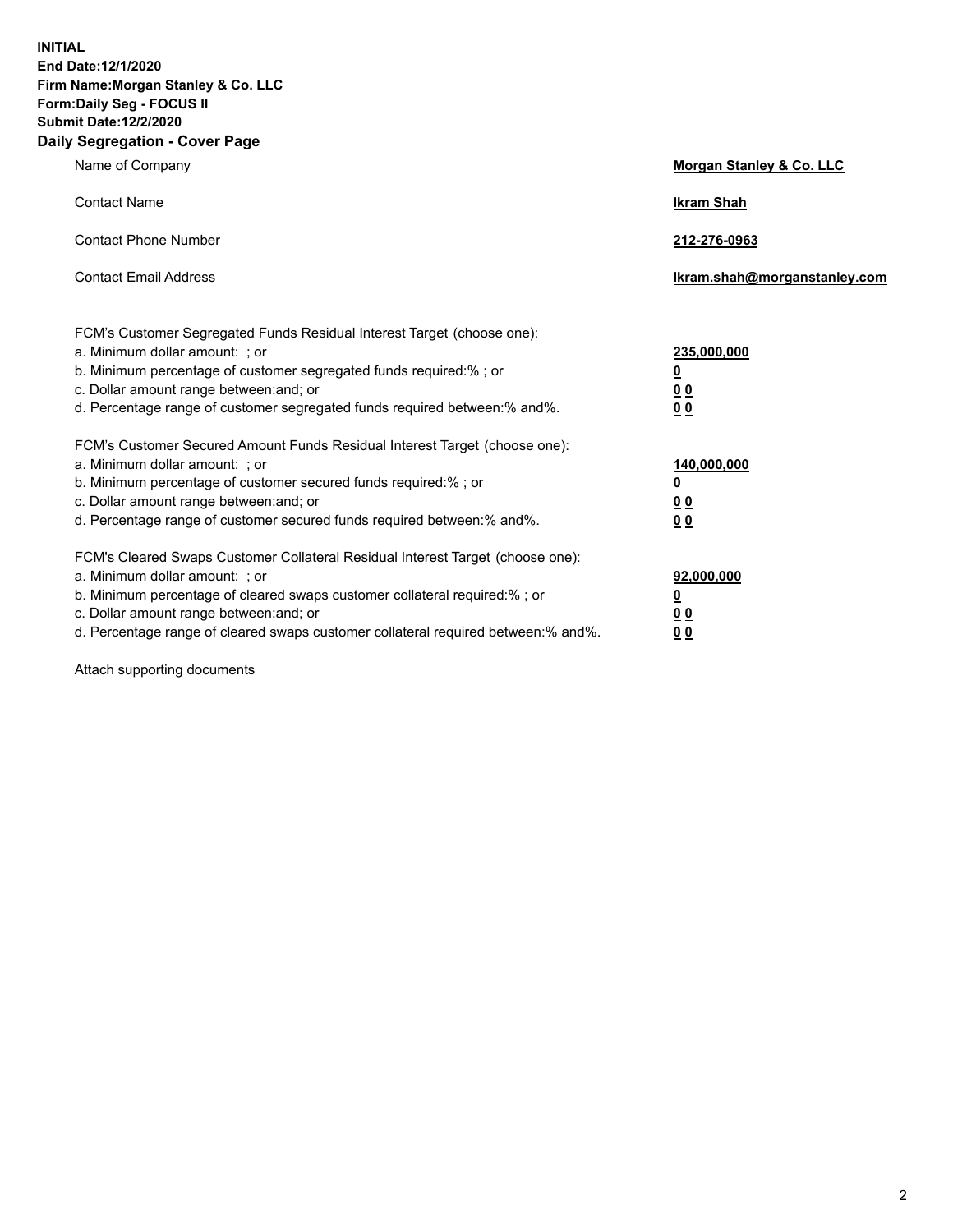## **INITIAL End Date:12/1/2020 Firm Name:Morgan Stanley & Co. LLC Form:Daily Seg - FOCUS II Submit Date:12/2/2020 Daily Segregation - Secured Amounts** Foreign Futures and Foreign Options Secured Amounts

Amount required to be set aside pursuant to law, rule or regulation of a foreign government or a rule of a self-regulatory organization authorized thereunder

- 1. Net ledger balance Foreign Futures and Foreign Option Trading All Customers A. Cash **3,910,978,648** [7315]
	- B. Securities (at market) **2,699,355,435** [7317]
- 2. Net unrealized profit (loss) in open futures contracts traded on a foreign board of trade **1,217,186,861** [7325]
- 3. Exchange traded options
	- a. Market value of open option contracts purchased on a foreign board of trade **33,721,498** [7335]
	- b. Market value of open contracts granted (sold) on a foreign board of trade **-36,023,305** [7337]
- 4. Net equity (deficit) (add lines 1. 2. and 3.) **7,825,219,137** [7345]
- 5. Account liquidating to a deficit and account with a debit balances gross amount **53,982,516** [7351] Less: amount offset by customer owned securities **-49,242,581** [7352] **4,739,935**
- 6. Amount required to be set aside as the secured amount Net Liquidating Equity Method (add lines 4 and 5)
- 7. Greater of amount required to be set aside pursuant to foreign jurisdiction (above) or line 6.

## FUNDS DEPOSITED IN SEPARATE REGULATION 30.7 ACCOUNTS

- 1. Cash in banks
	- A. Banks located in the United States **531,792,616** [7500]
	- B. Other banks qualified under Regulation 30.7 **875,078,655** [7520] **1,406,871,271**
- 2. Securities
	- A. In safekeeping with banks located in the United States **523,257,049** [7540]
	- B. In safekeeping with other banks qualified under Regulation 30.7 **24,910,120** [7560] **548,167,169**
- 3. Equities with registered futures commission merchants
	-
	- B. Securities **0** [7590]
	- C. Unrealized gain (loss) on open futures contracts **709,066** [7600]
	- D. Value of long option contracts **0** [7610]
	- E. Value of short option contracts **0** [7615] **22,178,496** [7620]
- 4. Amounts held by clearing organizations of foreign boards of trade
	- A. Cash **0** [7640]
	- B. Securities **0** [7650]
	- C. Amount due to (from) clearing organization daily variation **0** [7660]
	- D. Value of long option contracts **0** [7670]
	- E. Value of short option contracts **0** [7675] **0** [7680]
- 5. Amounts held by members of foreign boards of trade
	-
	-
	- C. Unrealized gain (loss) on open futures contracts **1,216,477,795** [7720]
	- D. Value of long option contracts **33,721,498** [7730]
	- E. Value of short option contracts **-36,023,305** [7735] **6,158,226,889**
- 6. Amounts with other depositories designated by a foreign board of trade **0** [7760]
- 7. Segregated funds on hand **0** [7765]
- 8. Total funds in separate section 30.7 accounts **8,135,443,825** [7770]
- 9. Excess (deficiency) Set Aside for Secured Amount (subtract line 7 Secured Statement Page 1 from Line 8)
- 10. Management Target Amount for Excess funds in separate section 30.7 accounts **140,000,000** [7780]
- 11. Excess (deficiency) funds in separate 30.7 accounts over (under) Management Target **165,484,753** [7785]

|  | ٠., |
|--|-----|
|--|-----|

[7354] **7,829,959,072** [7355]

**7,829,959,072** [7360]

[7530]

[7570]

A. Cash **21,469,430** [7580]

 A. Cash **2,792,862,636** [7700] B. Securities **2,151,188,265** [7710] [7740] **305,484,753** [7380]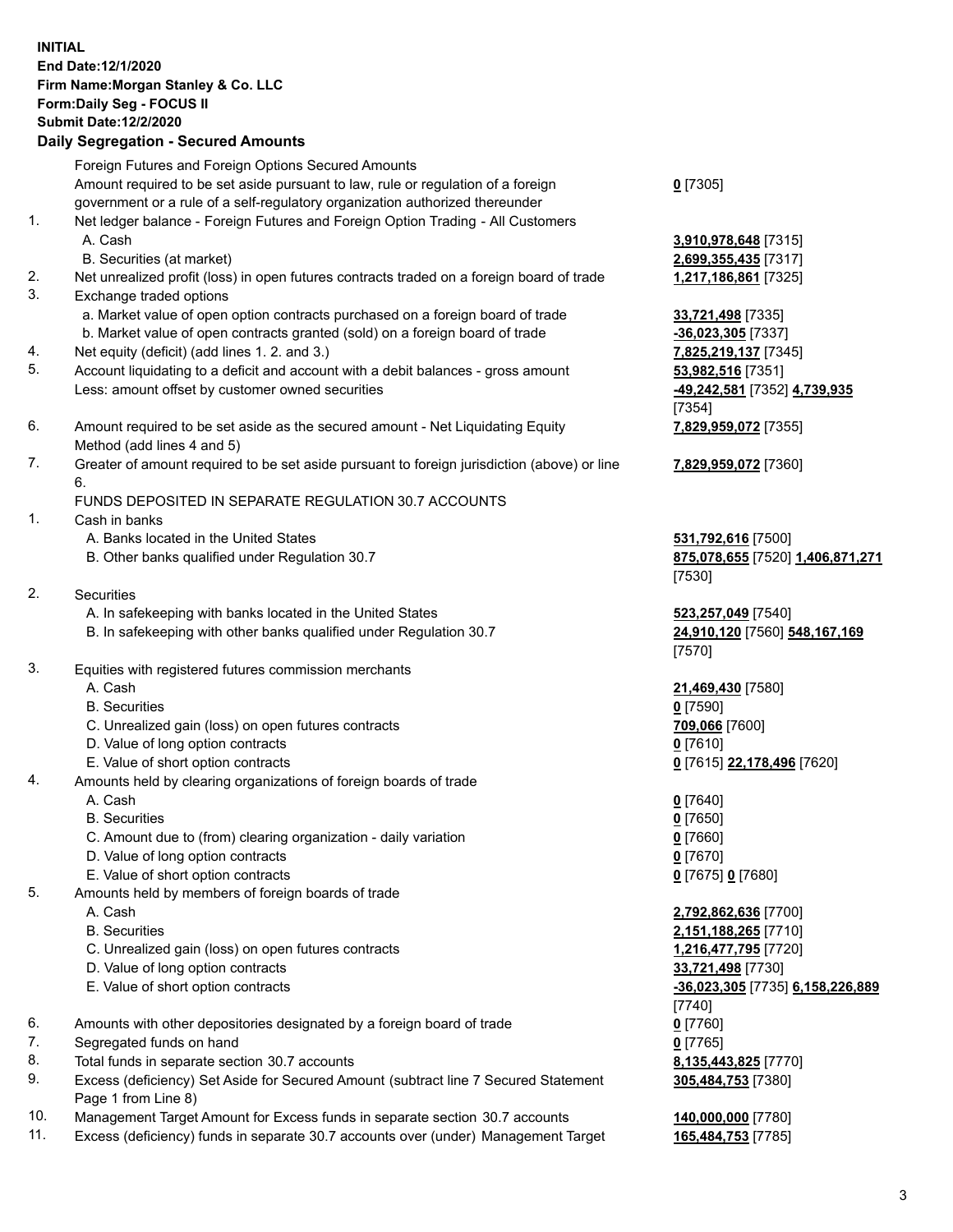**INITIAL End Date:12/1/2020 Firm Name:Morgan Stanley & Co. LLC Form:Daily Seg - FOCUS II Submit Date:12/2/2020 Daily Segregation - Segregation Statement** SEGREGATION REQUIREMENTS(Section 4d(2) of the CEAct) 1. Net ledger balance A. Cash **15,152,825,066** [7010] B. Securities (at market) **8,139,057,618** [7020] 2. Net unrealized profit (loss) in open futures contracts traded on a contract market **2,104,988,228** [7030] 3. Exchange traded options A. Add market value of open option contracts purchased on a contract market **509,604,541** [7032] B. Deduct market value of open option contracts granted (sold) on a contract market **-399,446,411** [7033] 4. Net equity (deficit) (add lines 1, 2 and 3) **25,507,029,042** [7040] 5. Accounts liquidating to a deficit and accounts with debit balances - gross amount **634,564,783** [7045] Less: amount offset by customer securities **-629,266,088** [7047] **5,298,695** [7050] 6. Amount required to be segregated (add lines 4 and 5) **25,512,327,737** [7060] FUNDS IN SEGREGATED ACCOUNTS 7. Deposited in segregated funds bank accounts A. Cash **3,858,988,897** [7070] B. Securities representing investments of customers' funds (at market) **0** [7080] C. Securities held for particular customers or option customers in lieu of cash (at market) **1,059,988,396** [7090] 8. Margins on deposit with derivatives clearing organizations of contract markets A. Cash **14,053,819,449** [7100] B. Securities representing investments of customers' funds (at market) **0** [7110] C. Securities held for particular customers or option customers in lieu of cash (at market) **7,079,069,222** [7120] 9. Net settlement from (to) derivatives clearing organizations of contract markets **-160,603,541** [7130] 10. Exchange traded options A. Value of open long option contracts **509,604,541** [7132] B. Value of open short option contracts **-399,446,411** [7133] 11. Net equities with other FCMs A. Net liquidating equity **9,181,733** [7140] B. Securities representing investments of customers' funds (at market) **0** [7160] C. Securities held for particular customers or option customers in lieu of cash (at market) **0** [7170] 12. Segregated funds on hand **0** [7150] 13. Total amount in segregation (add lines 7 through 12) **26,010,602,286** [7180] 14. Excess (deficiency) funds in segregation (subtract line 6 from line 13) **498,274,549** [7190]

- 15. Management Target Amount for Excess funds in segregation **235,000,000** [7194]
- 16. Excess (deficiency) funds in segregation over (under) Management Target Amount Excess

**263,274,549** [7198]